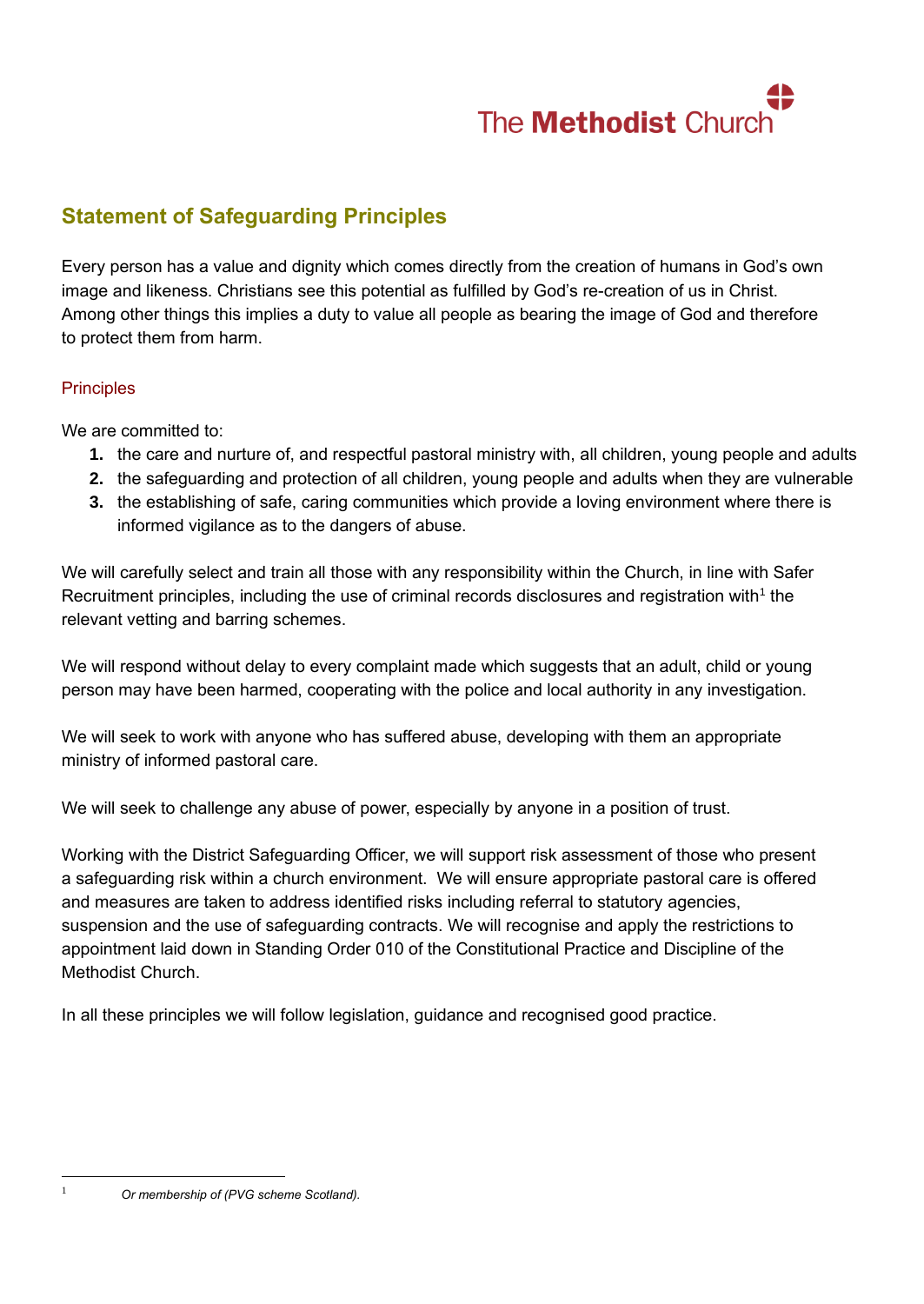# Safeguarding Children and Vulnerable Adults Policy for Buxton Methodist Church

This policy was agreed at a Church Council held on Thursday 21st October 2021.

The Methodist Church, along with the whole Christian community, believes each person has a value and dignity which comes directly from God's creation in God's own image and likeness. Christians see this as fulfilled by God's re-creation of us in Christ. Among other things, this implies a duty to value all people as bearing the image of God and therefore to protect them from harm.

Buxton Methodist Church is committed to the safeguarding and protection of all children, young people and adults and affirms that the needs of children or of people when they are vulnerable and at risk are paramount.

Buxton Methodist Church recognises that it has a particular care for all who are vulnerable whether by disabilities or by reduction in capacities or by their situation. It is recognised that this increased vulnerability may be temporary or permanent and may be visible or invisible, but that it does not diminish our humanity and seeks to affirm the gifts and graces of all God's people.

This policy addresses the safeguarding of children, young people and vulnerable adults. It is intended to be a dynamic policy. It is intended to support the Church in being a safe supportive and caring community for children, young people, vulnerable adults, for survivors of abuse, for communities and for those affected by abuse.

Buxton Methodist Church fully agrees with the statement reiterated in *Creating Safer Space* 2007:

*As the people of the Methodist Church we are concerned with the wholeness of each individual within God's purpose for everyone. We seek to safeguard all members of the church community of all ages.* 

Buxton Methodist Church recognises the serious issue of the abuse of children and vulnerable adults and recognises that this may take the form of physical, emotional, sexual, financial, spiritual, discriminatory, domestic or institutional abuse or neglect, abuse using social media or human trafficking (slavery). It acknowledges the effects these may have on people and their development, including spiritual and religious development. It accepts its responsibility for ensuring that all people are safe in its care and that their dignity and right to be heard is maintained. It accepts its responsibility to support, listen to and work for healing with survivors, offenders, communities and those who care about them. It takes seriously the issues of promotion of welfare so that each of us can reach our full potential in God's grace.

The Buxton Methodist Church commits itself to:

1. **RESPOND** without delay to any allegation or cause for concern that a child or vulnerable adult may have been harmed, whether in the church or in another context. It commits itself to challenge the abuse of power of anyone in a position of trust.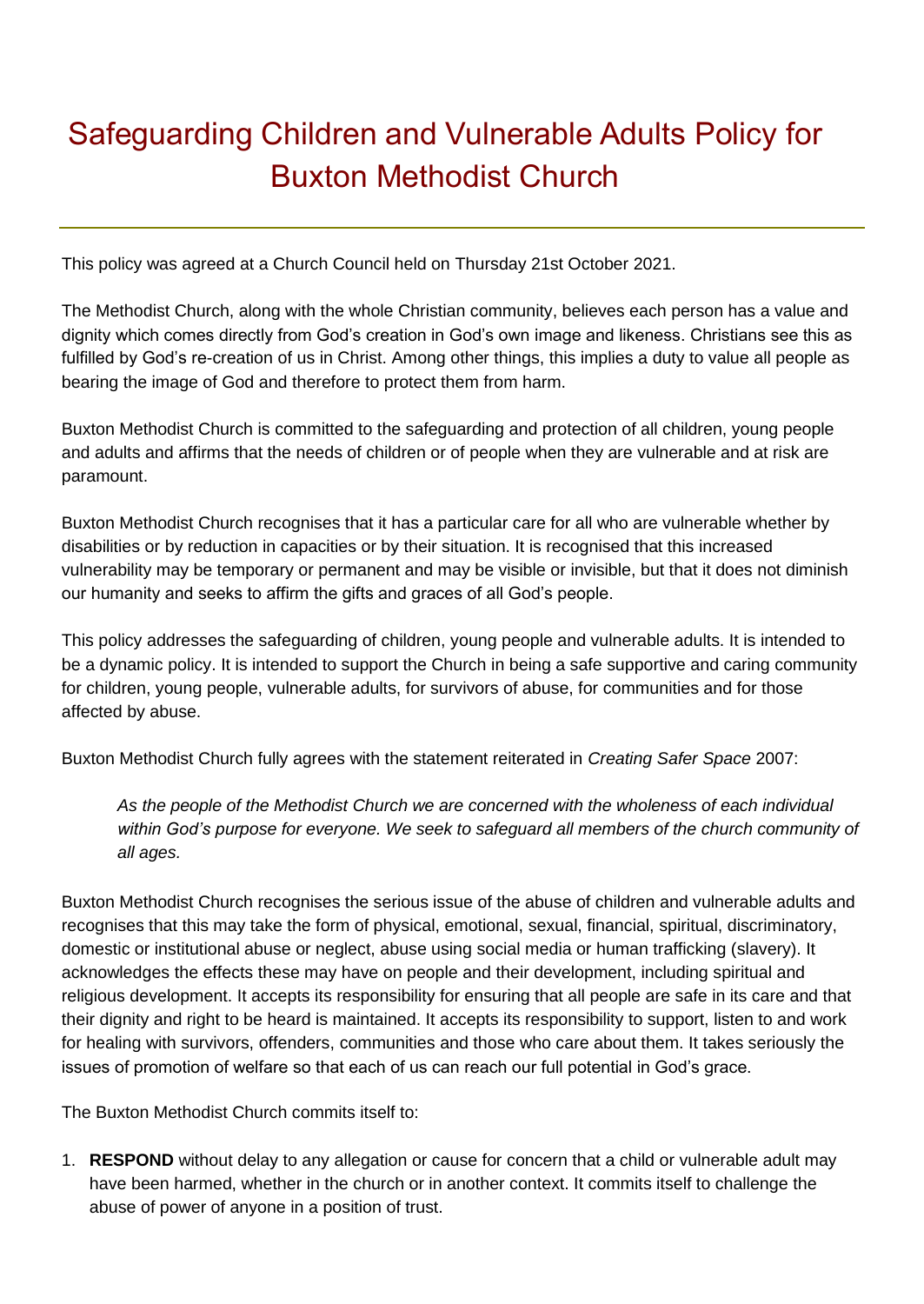- 2. **IMPLEMENT** the Methodist Church Safeguarding Policy, Procedures and Guidance; government legislation and guidance and safe practice in the circuit and in the churches.
- 3. **PROVIDE** support, advice and training for lay and ordained people that will ensure people are clear and confident about their roles and responsibilities in safeguarding and promoting the welfare of children and adults who may be vulnerable.
- 4. **AFFIRM** and give thanks for the work of those who are workers with children and vulnerable adults and also acknowledge the shared responsibility of all of us for safeguarding vulnerable adults who are on our premises.

#### **Church Council**

It is the responsibility of each Church Council to appoint a Church Safeguarding Officer and there should be no gaps in this crucial provision. The safeguarding officer should be a member of the Church Council or have the right to attend at least annually to report on implementation of the safeguarding policy. Where an individual covers the role in more than one location, they must be able to cover the activities identified in the relevant role outline and be facilitated to attend meetings to report on safeguarding in each location.

It is not appropriate for the minister in pastoral charge to hold the church safeguarding officer role because of the potential conflict with their own responsibilities. It is acknowledged that to avoid any disruption in safeguarding provision, it may be necessary for the minister in pastoral charge to take responsibility for some or all of the activities temporarily while other arrangements are made. However, this should only be for a very short period to enable the sharing of the role with another church or the identification of an alternative person to take on the role.

The role will usually be undertaken on a voluntary basis although expenses should be met. Ultimate responsibility for safeguarding within the church lies with the Church Council.

Buxton Methodist Church Council appoints Mrs Sue Anfield as Church Safeguarding Officer (Adults) and Church Safeguarding Officer (Children) and supports her in her role, which is to:

- i) provide support and advice to the minister and the stewards in fulfilling their roles with regard to safeguarding.
- ii) ensure that a suitable, signed church safeguarding policy is displayed at all times in the church on a safeguarding noticeboard, along with names of current safeguarding officers, national helplines and other suitable information. This must be renewed annually.
- iii) record all safeguarding issues that are reported to the church safeguarding officer, according to Methodist policy and practice and promote the requirement for others to do the same.
- iv) Promote appropriate routes for reporting concerns
- v) Identify and inform those who are required to attend safeguarding training and maintain records of attendance. Work with the circuit safeguarding officer and DSO to arrange training.
- vi) attend training and meetings relating to the role
- vii) work in partnership with the lettings officer, stewards and user groups to promote good safeguarding practice on church premises. This will include gaining written confirmation that hirers of church premises are aware of the church safeguarding policy or are using an appropriate policy of their own.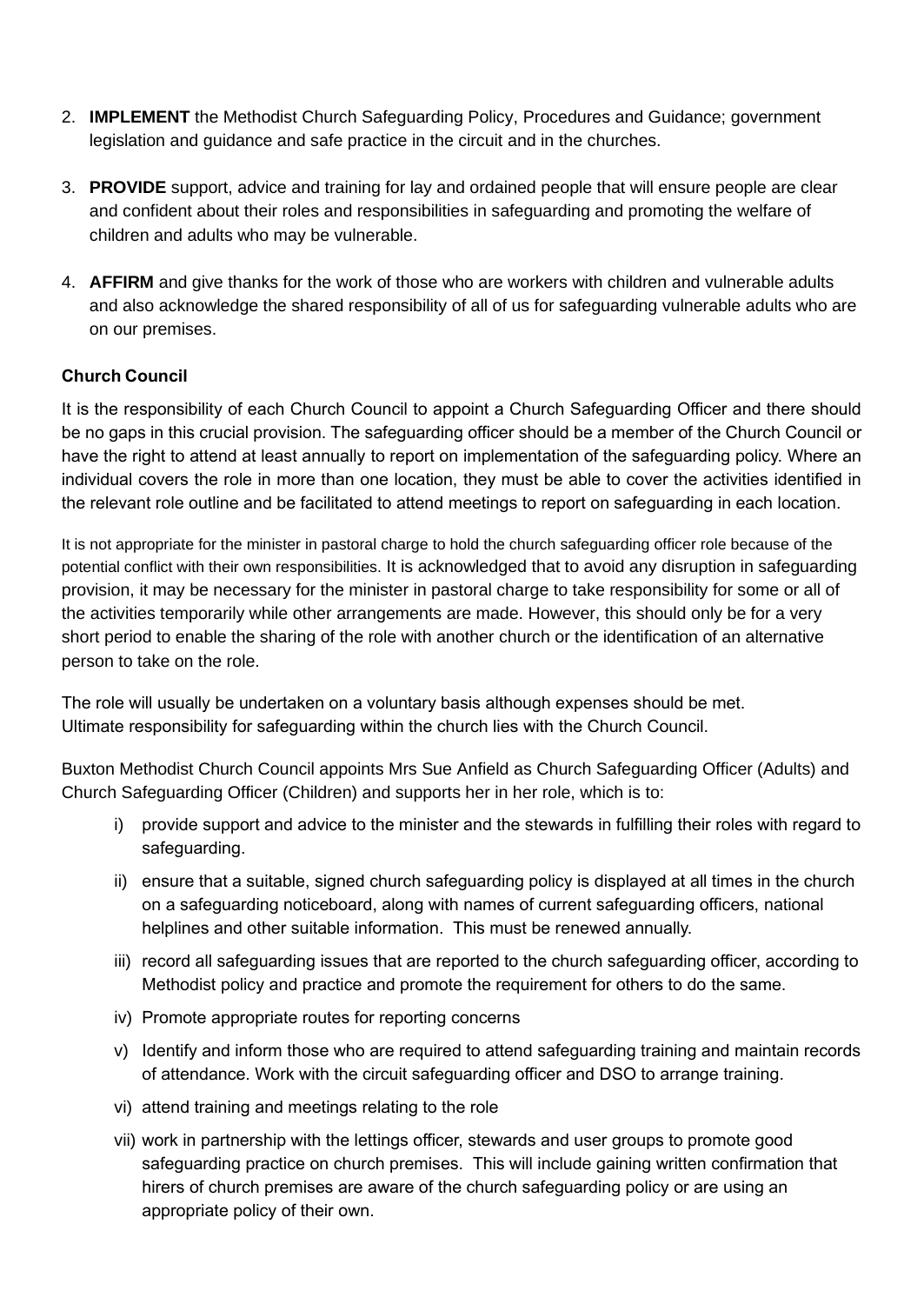- viii) *check* that safeguarding is included as an agenda item at all Church Council meetings and report to the Church Council annually.
- ix) inform all those with responsibility for recruitment, whether paid or voluntary, of their obligation to follow safer recruitment procedures
- x) advise the circuit safeguarding officer and/or DSO of any issues with compliance with safeguarding training, policy or safer recruitment requirements and respond promptly to any request from them about audit of safeguarding activities.

#### **1. Purpose**

The purposes of this safeguarding policy are to ensure procedures are in place and people are clear about roles and responsibilities for children, young people and vulnerable adults in our care and using our premises. It is to be read in conjunction with the *Safeguarding Policy, Procedures and Guidance for the Methodist Church* (2020).

#### **2. Good practice**

We believe that good practice means:

- i) All people are treated with respect and dignity.
- ii) Those who act on behalf of the Church should not meet or work alone with a child or vulnerable adult where the activity cannot be seen unless this is necessary for pastoral reasons, in which case a written note of this will be made and kept noting date, time and place of visit.
- iii) The church premises will be assessed at least annually for safety for children and vulnerable adults and the risk assessment report will be given annually to the Church Council in written form. This will include fire safety procedures. The Church Council will consider the extent to which the premises and equipment are suitable or should be made more suitable.
- iv) Any church-organised transport of children or vulnerable adults will be checked to ensure the vehicle is suitable and insured and that the driver and escort (where required) are appropriate (See 6.10.7.1 of the Safeguarding Policies, Procedures and Guidance for the Methodist Church). An agreed record to be kept in the church file for each driver/car.
- v) Activity risk assessments will be undertaken before any activity takes place to minimise the risk of harm to those involved. Approval will be obtained from the event leader/minister. A written record of the assessment will be retained securely in case they need to be seen at a later date.
- vi) Promotion of safeguarding is recognised to include undertaking those tasks which enable all God's people to reach their full potential. The Church Council will actively consider the extent to which it is succeeding in this area.

These things are to safeguard those working with children, young people and those adults who may be vulnerable.

## **3. Appointment and training of workers**

Workers will be appointed after a satisfactory DBS disclosure and following safer recruitment procedures of the Methodist Church. Each worker will have an identified supervisor who will meet at regular intervals with the worker. Each worker will be expected to undergo Foundation Module (2020 Edition) safeguarding training, within the first 6 months (agreed by Methodist Conference in 2011 -*Creating Safer Space Report*)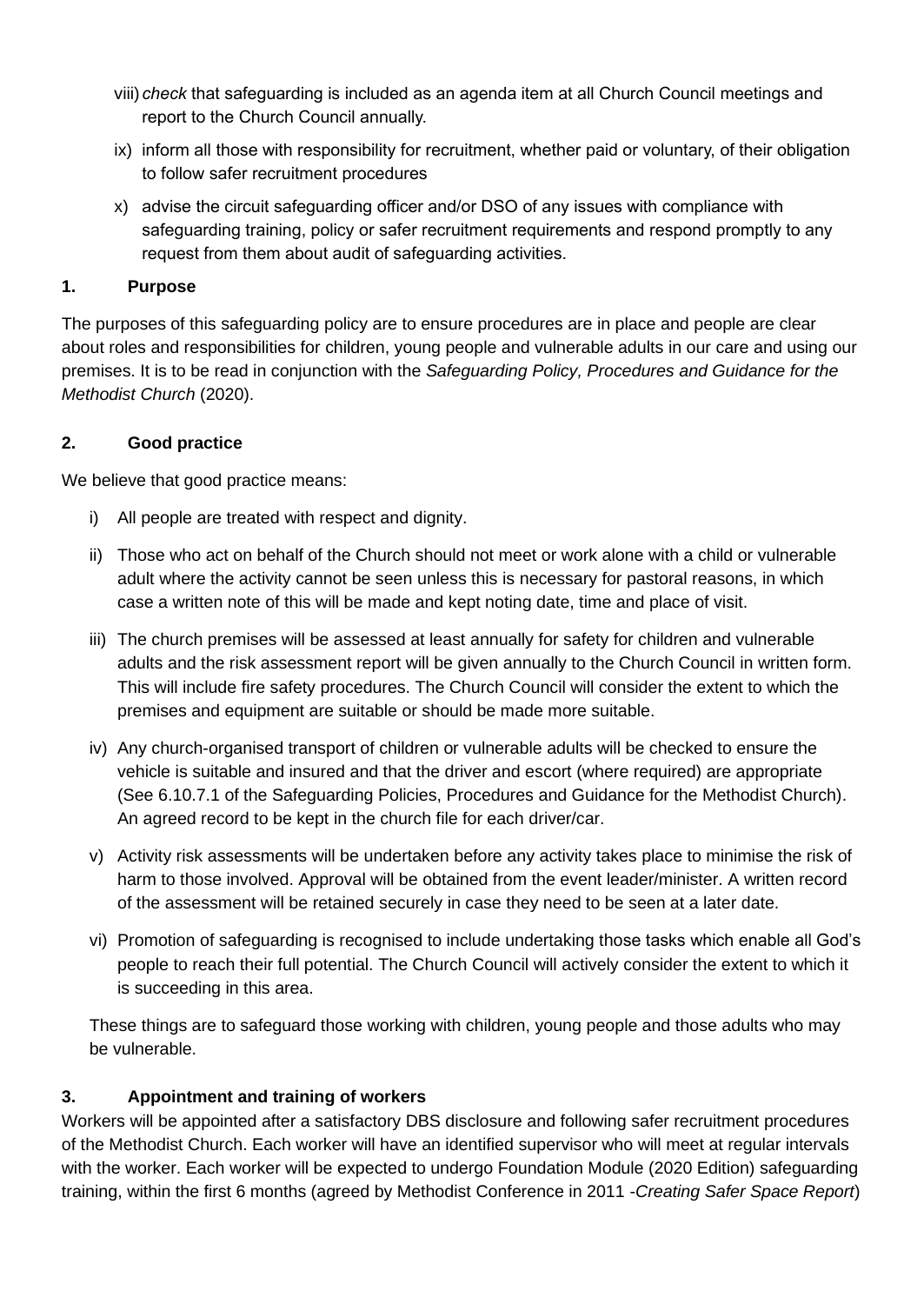of appointment. The other training needs of each worker will be considered (e.g. food hygiene, first aid, lifting and handling, etc). Each group is encouraged to maintain open communication for on-going feedback between the group leader and their team of volunteers.

## **4. Pastoral visitors**

In terms of safeguarding, pastoral visitors will be supported in their role with the provision of Foundation Module (2020 Edition) safeguarding training upon appointment. If they are undertaking tasks for which a DBS would be required, this will be undertaken prior to appointment.

## **5. Guidelines for working with children, young people and vulnerable adults**

A leaflet outlining good practice and systems will be produced and given to everyone who works with children, young people and vulnerable adults. This leaflet will be reviewed annually. Church Councils may produce their own material or use appropriate connexional leaflets<sup>2</sup>.

## **6. Ecumenical events**

Where ecumenical events happen on church premises, safeguarding is the responsibility of this Church Council.

## **7. Events with church groups off the premises**

Adequate staffing, a risk assessment and notification of the event to be given to the church safeguarding officer PRIOR to the agreement for any event or off-site activity. Notification of the event will be given to the church minister, Rev Andrew Parker.

If the activity is unusual or considered to be high risk the Church Safeguarding Officer will contact the Circuit Safeguarding Officer in order that it can be ratified, or any queries raised.

## **8. Other groups on church premises**

Where the building is hired for outside use, the hirer signing the letting agreement [\(www.tmcp.org.uk/property/letting-property-and-third-party-use\)](http://www.tmcp.org.uk/property/letting-property-and-third-party-use) will be given a copy of that agreement and of the church safeguarding policy and the appropriate leaflet<sup>2</sup>. The lettings secretary will consider the various users of the building in making lettings. Any lettings of concern will be notified to the Church Safeguarding Officer who will keep the records and take advice as appropriate from both the District Safeguarding Officer and Circuit Safeguarding Officer.

## **9. Complaints procedure**

There is a formal complaints procedure within the Methodist Church, which allows issues to be raised about actions or behaviour by a member or officer of the Church. In addition, employed staff will be subject to relevant contractual procedures. All complaints will be responded to with care, diligence and impartiality. The provisions of Part 11 of the Constitutional Practice and Discipline of the Methodist Church will be followed.

A complaint should be addressed to the superintendent minister, the Revd. Andrew Parker. If a complaint

<sup>&</sup>lt;sup>2</sup> The Code of Safer Working Practice can be found in Appendix V of the Methodist Church Safeguarding Policies, procedures and Guidance.